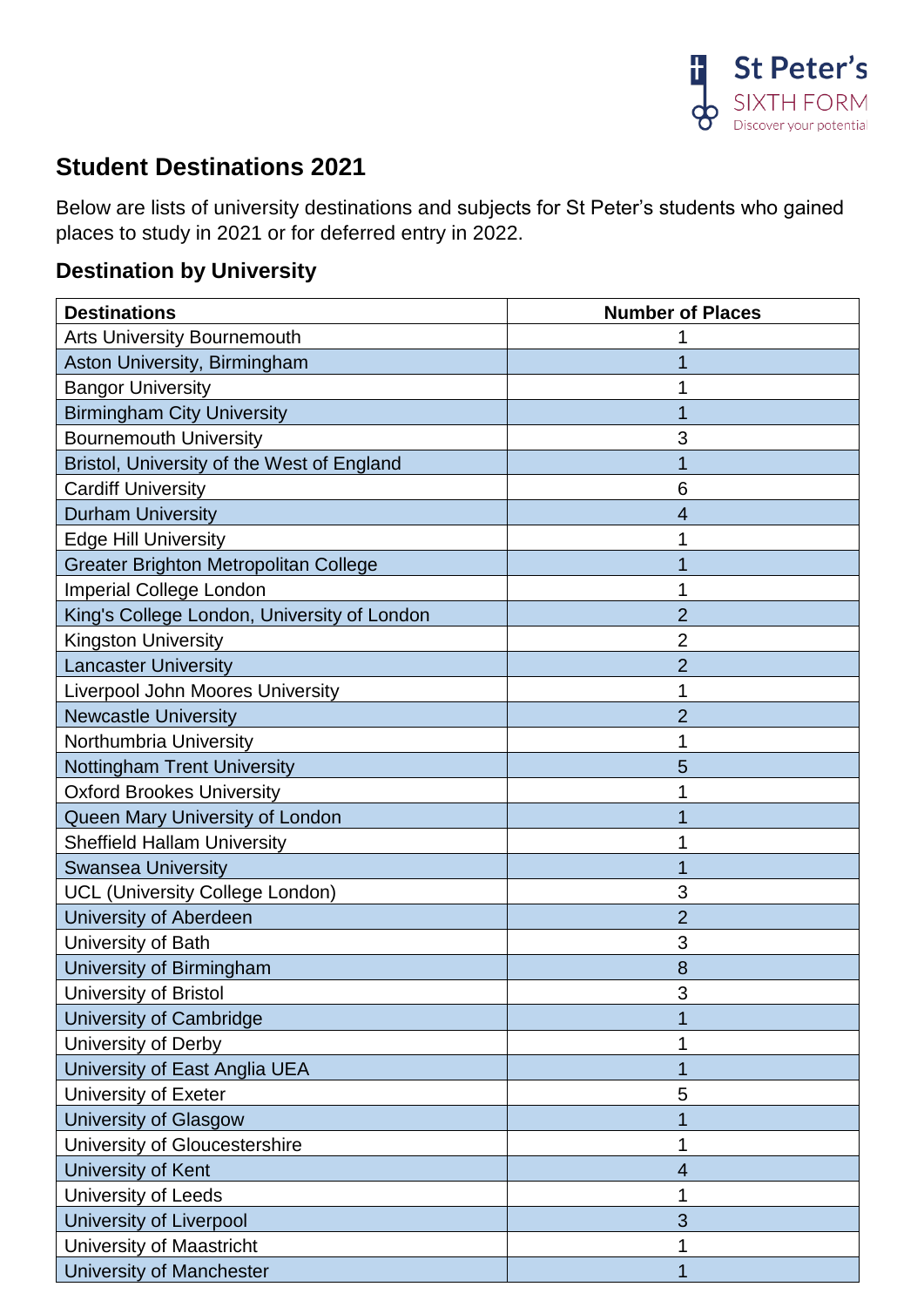

| University of Nottingham        | 3              |
|---------------------------------|----------------|
| <b>University of Oxford</b>     |                |
| University of Plymouth          | $\overline{2}$ |
| <b>University of Portsmouth</b> | 2              |
| University of Reading           |                |
| <b>University of Sheffield</b>  | 2              |
| University of South Wales       |                |
| University of Southampton       | 5              |
| <b>University of St Andrews</b> |                |
| University of Stirling          |                |
| <b>University of Suffolk</b>    |                |
| <b>University of Surrey</b>     | 8              |
| University of the Creative Arts |                |
| <b>University of Warwick</b>    | 3              |
| University of Winchester        | 6              |
| University of York              | 5              |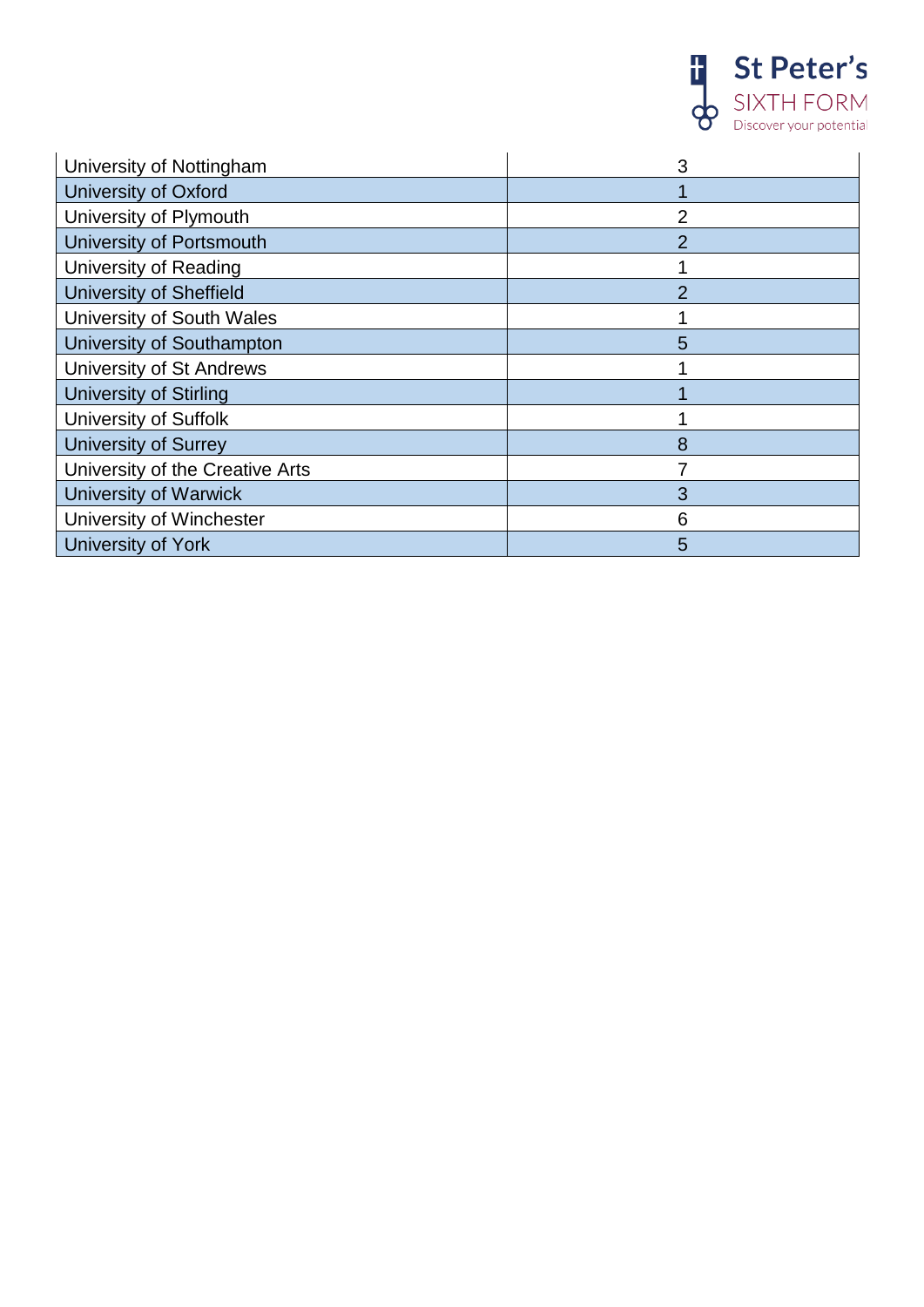

## **Destination by Course**

| <b>Course</b>                                          | <b>Number of Places</b> |
|--------------------------------------------------------|-------------------------|
| <b>Accounting and Finance</b>                          |                         |
| <b>Adult Nursing</b>                                   | 2                       |
| <b>Aeronautical Engineering</b>                        | 3                       |
| <b>Ancient History</b>                                 |                         |
| <b>Animal Welfare and Society</b>                      | 1                       |
| Architecture                                           | 2                       |
| Art foundation                                         | 8                       |
| <b>Automotive Engineering</b>                          | $\overline{2}$          |
| <b>Biochemistry</b>                                    | $\overline{2}$          |
| <b>Biology</b>                                         | 2                       |
| <b>Biomedical Science</b>                              | 3                       |
| <b>Building Surveying</b>                              | 1                       |
| <b>Business and Management</b>                         | 5                       |
| <b>Chemical Engineering</b>                            | 1                       |
| Chemistry                                              | $\overline{2}$          |
| <b>Classical Studies</b>                               | 2                       |
| <b>Computer Science</b>                                | 3                       |
| Costume                                                |                         |
| Criminology                                            | 4                       |
| Diagnostic Radiography                                 |                         |
| <b>Ecology and Conservation</b>                        | 1                       |
| Economics                                              | 4                       |
| <b>Education Studies and Special Educational Needs</b> | 1                       |
| <b>Electronic Engineering</b>                          | 2                       |
| English                                                |                         |
| Film                                                   | 2                       |
| Geography                                              | 8                       |
| <b>Health and Wellbeing</b>                            |                         |
| <b>History</b>                                         | 7                       |
| History of Art                                         |                         |
| <b>International Business</b>                          | 3                       |
| <b>International Media and Communications Studies</b>  |                         |
| <b>International Relations and Politics</b>            | 1                       |
| <b>Journalism Studies</b>                              | 1                       |
| Law                                                    | 5                       |
| Maritime Business with Foundation Year                 | 1                       |
| Marketing                                              | $\overline{2}$          |
| <b>Mathematics</b>                                     | 6                       |
| <b>Media and Communications</b>                        | 1                       |
| <b>Medical Science</b>                                 | 4                       |
| <b>Natural Science</b>                                 |                         |
| Optometry                                              | 1                       |